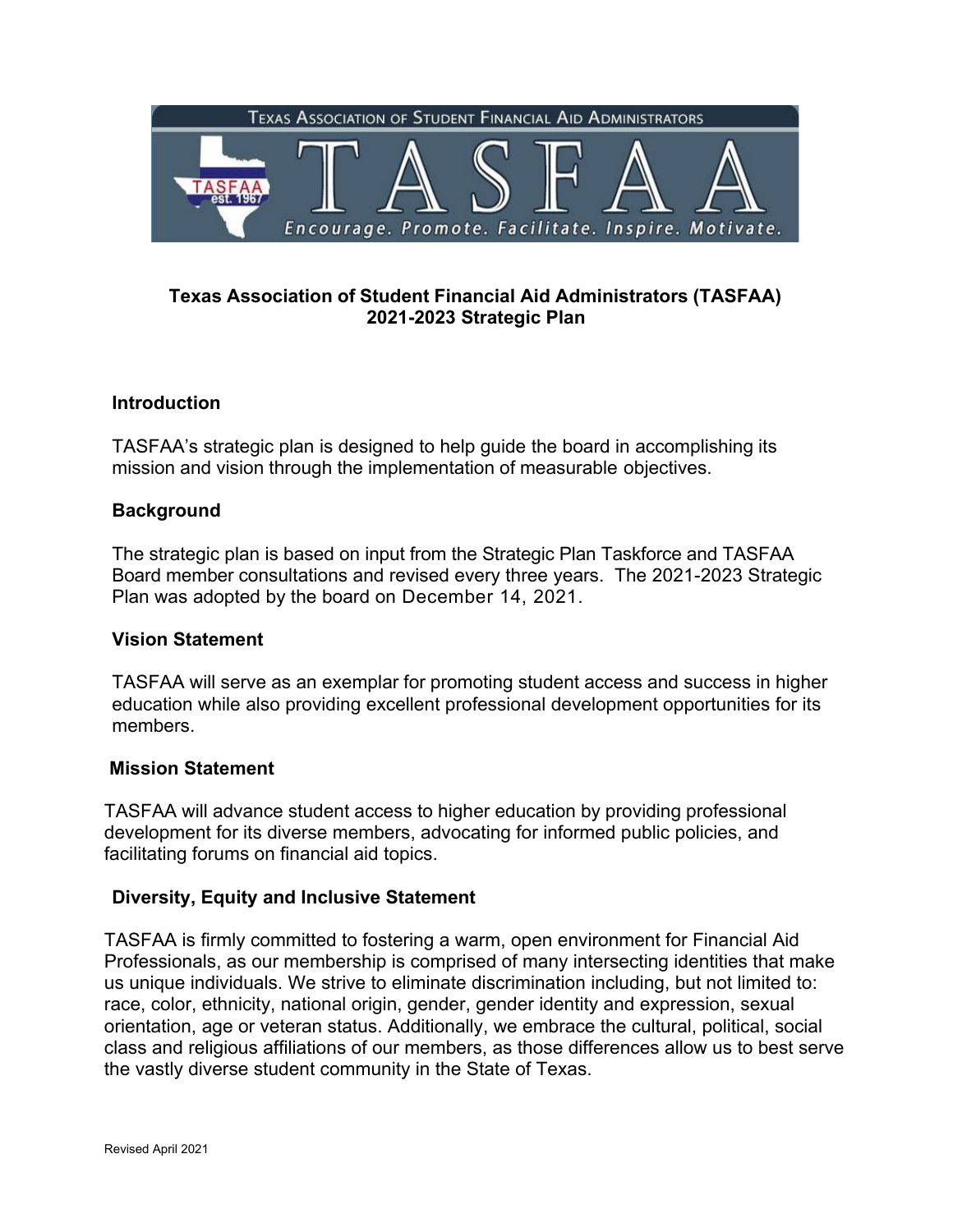**Purpose** from the Constitution and Bylaws:

The Association is organized for education and research purposes of its membership and shall not be operated for profit. In furthering these general purposes, the Association shall be dedicated to:

Section 1. Encouraging students to pursue higher education.

Section 2. Promoting student financial aid programs in the post-secondary institutions of the state.

Section 3. Facilitating communication, activities, services, and professional development among constituencies involved in student financial aid administration in the state.

Section 4. Inspiring professional competencies in the field of student financial aid administration.

Section 5. Motivating innovation and creativity in the financial aid field to span all cohorts. Encourage, Promote, Facilitate, Inspire, Motivate

### **Strategic Goals**

- I. Lead and facilitate the development of informed policies related to effective student financial aid programs and the improvement of student access and success at institutions of higher education.
	- Annually review and approve the public policy goals of the Association.
	- Actively engage members and partners within the higher education community in discussions and initiatives.
	- Strengthen current public policy activities (as appropriate).
	- Serve as the resource for the State of Texas for policy decisions relating to professional financial aid knowledge.
	- Increase members' awareness of the public policy development process.
	- Align TASFAA with NASFAA's State Advocacy initiative for implementation purposes.
	- II. Develop the professional skills and expertise of student financial aid professionals in the State of Texas.
		- Continue to improve the opportunities for members to further their